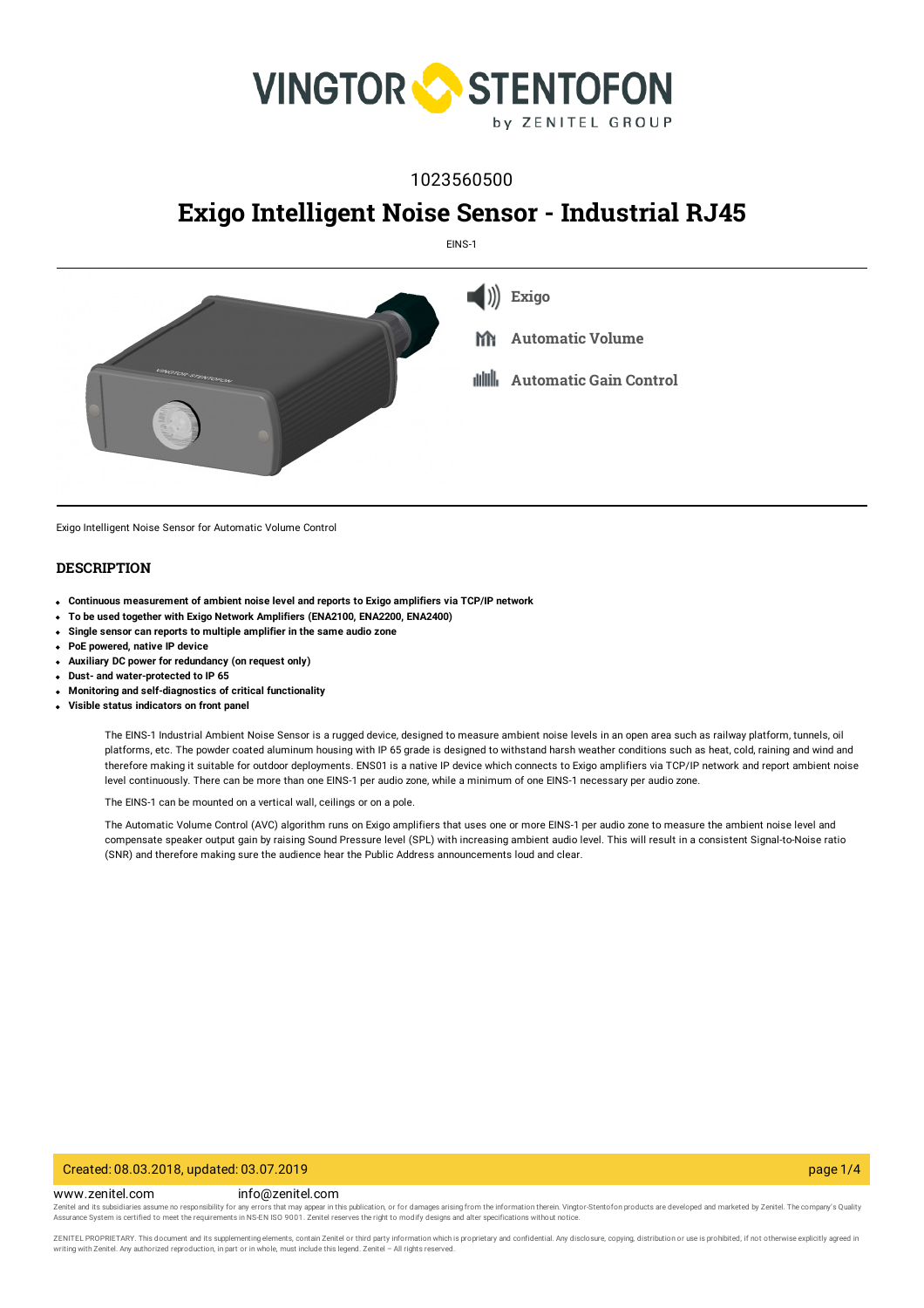#### **SPECIFICATIONS**

| <b>MECHANICAL</b> |  |
|-------------------|--|

| <b>Dimensions</b>       | 187x147x55mm (187x200x55mm incl. connector)                                       |
|-------------------------|-----------------------------------------------------------------------------------|
| Weight                  | $0.75$ kg                                                                         |
| Mounting                | On-wall, ceiling, pole, etc. (On-request only)                                    |
| Color                   | Powder coated aluminum, graphite grey                                             |
| <b>ENVIRONMENTAL</b>    |                                                                                   |
| Operating temperature   | -40°C to +70°C (-40°F to +158°F)                                                  |
| Storage temperature     | -40°C to +70°C (-40°F to +158°F)                                                  |
| Operating humidity      | 10% to 95% RH (non-condensing)                                                    |
| Storage humidity        | 10% to 95% RH (non-condensing)                                                    |
| Air pressure            | 600 hPa to 1200 hPa                                                               |
| IP-rating               | $IP-65$                                                                           |
| <b>ELECTRICAL</b>       |                                                                                   |
| PoE                     | YES $(1 x)$                                                                       |
| Power                   | 3W (idle) to 12,9 W (max)                                                         |
| Auxiliary DC power      | 24 V nom (16 to 48 V) - on request only                                           |
| Indication              | LED indication for operational status                                             |
| <b>NETWORK</b>          |                                                                                   |
| Connection              | 1 x RJ45 (Industrial Type)                                                        |
| Connector, mating part  | Backshell ALTW RCP-5SPFFH-SCM7001                                                 |
| Ethernet type           | 100BASE-TX                                                                        |
| Functions               | Auto negotiating, Auto MDIX                                                       |
| Compatibility           | Exigo via ZAP                                                                     |
| <b>MICROPHONE</b>       |                                                                                   |
| Type                    | Electret microphone with overhang protection                                      |
| Sensitivity             | -46+/-4.0dB(at f=1KHz,0dB=1V/Pa)                                                  |
| <b>CERTIFICATIONS</b>   |                                                                                   |
| Immunity                | EN50121-4, EN 60945*, EN 50130-4*, EN 61000-6-1*, EN 61000-6-2*, FCC-47 part 15B* |
| Emission                | EN50121-4, EN 60945*, EN 50130-4*, EN 61000-6-3*, EN 61000-6-4*, FCC-47 part 15B* |
| * Pending certification |                                                                                   |

## Created: 08.03.2018, updated: 03.07.2019 page 2/4

www.zenitel.com info@zenitel.com

Zenitel and its subsidiaries assume no responsibility for any errors that may appear in this publication, or for damages arising from the information therein. Vingtor-Stentofon products are developed and marketed by Zenite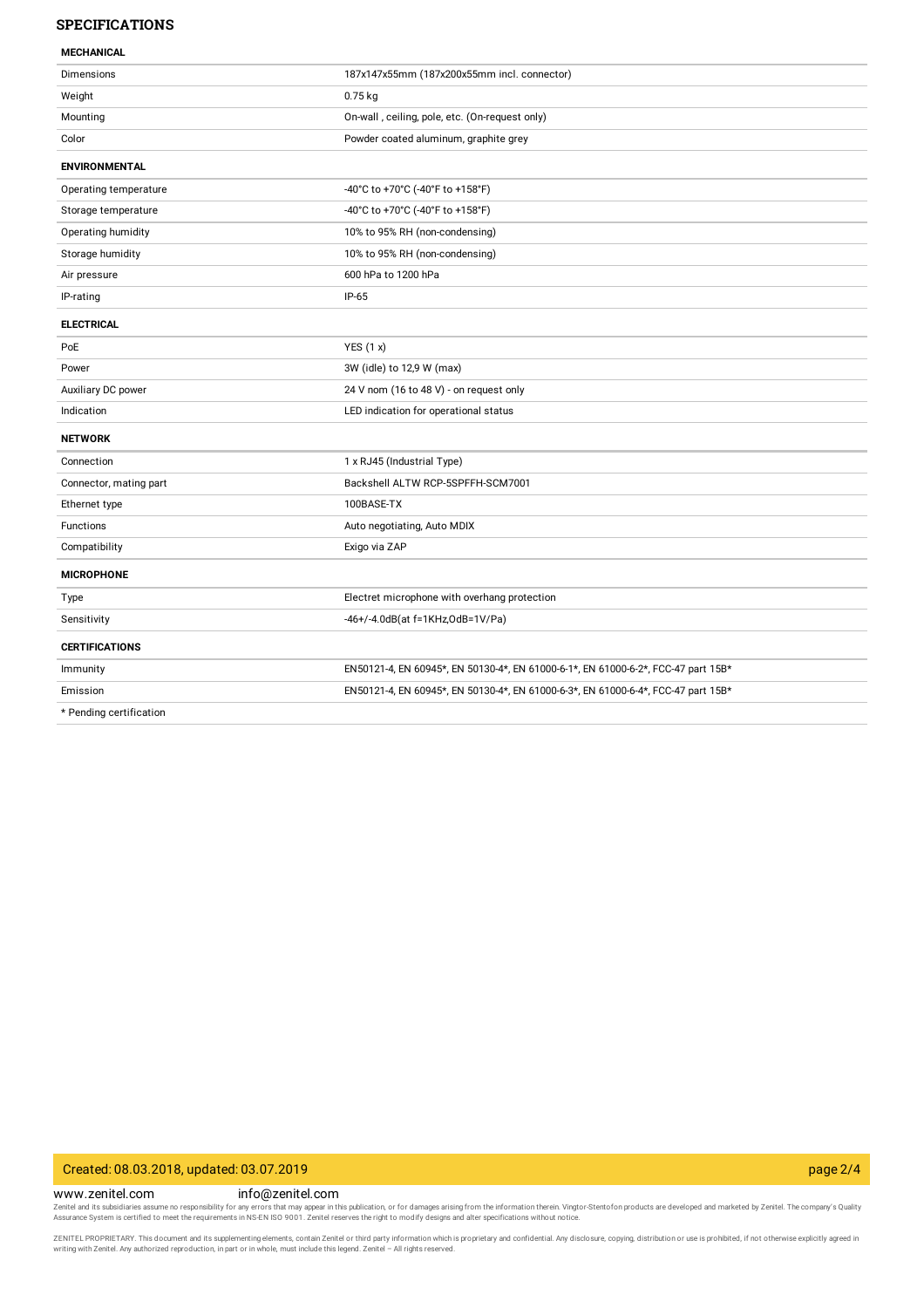### **TECHNICAL DIMENSIONS**



**USED WITH**



1023000000 **[ESC1](https://www.zenitel.com/product/esc1)** Exigo System Controller

1023102200 **[ENA2200](https://www.zenitel.com/product/ena2200)**





1023102410 **[ENA2400-AC](https://www.zenitel.com/product/ena2400-ac)**

Exigo Network Amplifier 2 x 400W AC

Created: 08.03.2018, updated: 03.07.2019 page 3/4

www.zenitel.com info@zenitel.com

Zenitel and its subsidiaries assume no responsibility for any errors that may appear in this publication, or for damages arising from the information therein. Vingtor-Stentofon products are developed and marketed by Zenite